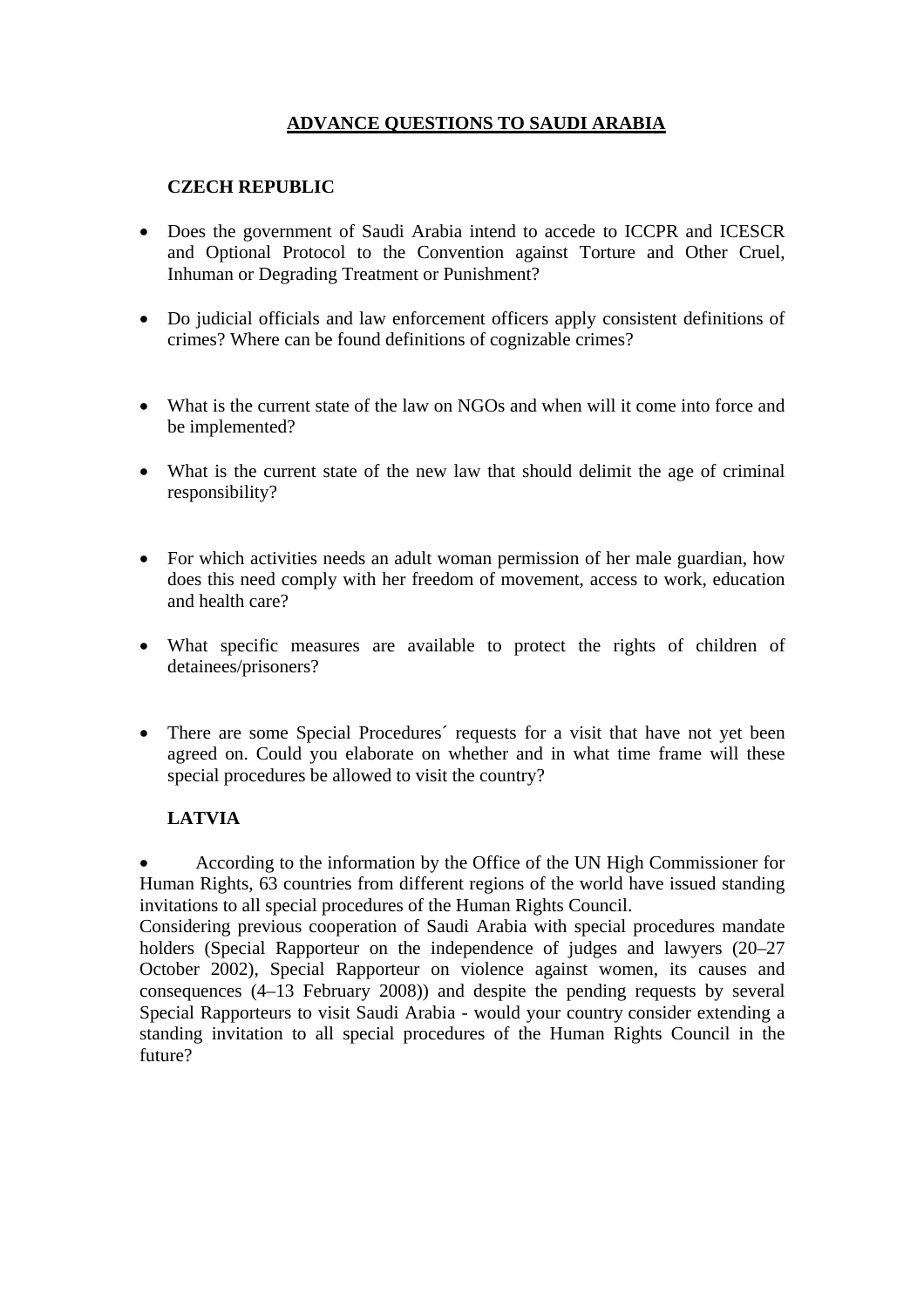#### **NETHERLANDS**

• Saudi Arabia seems to have one of the highest rates of executions in the world. There are serious concerns that torture and other ill-treatment, including corporal punishment of flogging are systematically practised. Security forces have extensive powers to detain suspects, trials seem to be often held in secret whereas the suspect is denied legal assistance and representation during court hearings.

 What measures is the government taking to safeguard the right to a fair trial and to prevent these violations?

• Saudi Arabia has no legal provision for freedom of religion. The government controls all religious practices and allows no independent religious authorities. There is serious concern about discrimination of certain groups of Muslims and Non-Muslims who do not adhere to certain interpretation of Islam, and face significant political, economic, legal, social, and religious discrimination, including employment and educational opportunities, under-representation in official institutions and restrictions on the practice of their faith. These practices are in contrast with the Kingdom's internationally recognized policy of promoting international peace and security and fostering a spirit of tolerance among all peoples.

 What is the government of Saudi Arabia doing against cases of hate speech and the systematic discrimination?

• Although the Saudi Labour law (2005) provides good protection for migrant workers in general and doesn't differentiate between Saudi and non-Saudi workers, abuse and exploitation seem to be still widespread. Domestic workers are still excluded from the provisions of the Labour law. The implementation of the Labour law provisions and its monitoring require more attention to change attitudes on both sides (employer and employee).

What measures are being taken to improve the implementation of the Labour Law?

#### **SWEDEN**

• Civil society organisations have reported large-scale discrimination against migrant women who come to Saudi Arabia to serve as domestic workers. The women are often subject to discrimination and physical abuse in contravention of international human rights and labour law standards, with little or no possibility to seek remedy. Could the government of Saudi Arabia elaborate on measures it is taking to secure that these violations are acted upon and to otherwise ensure the full enjoyment of human rights of immigrant women in Saudi Arabia?